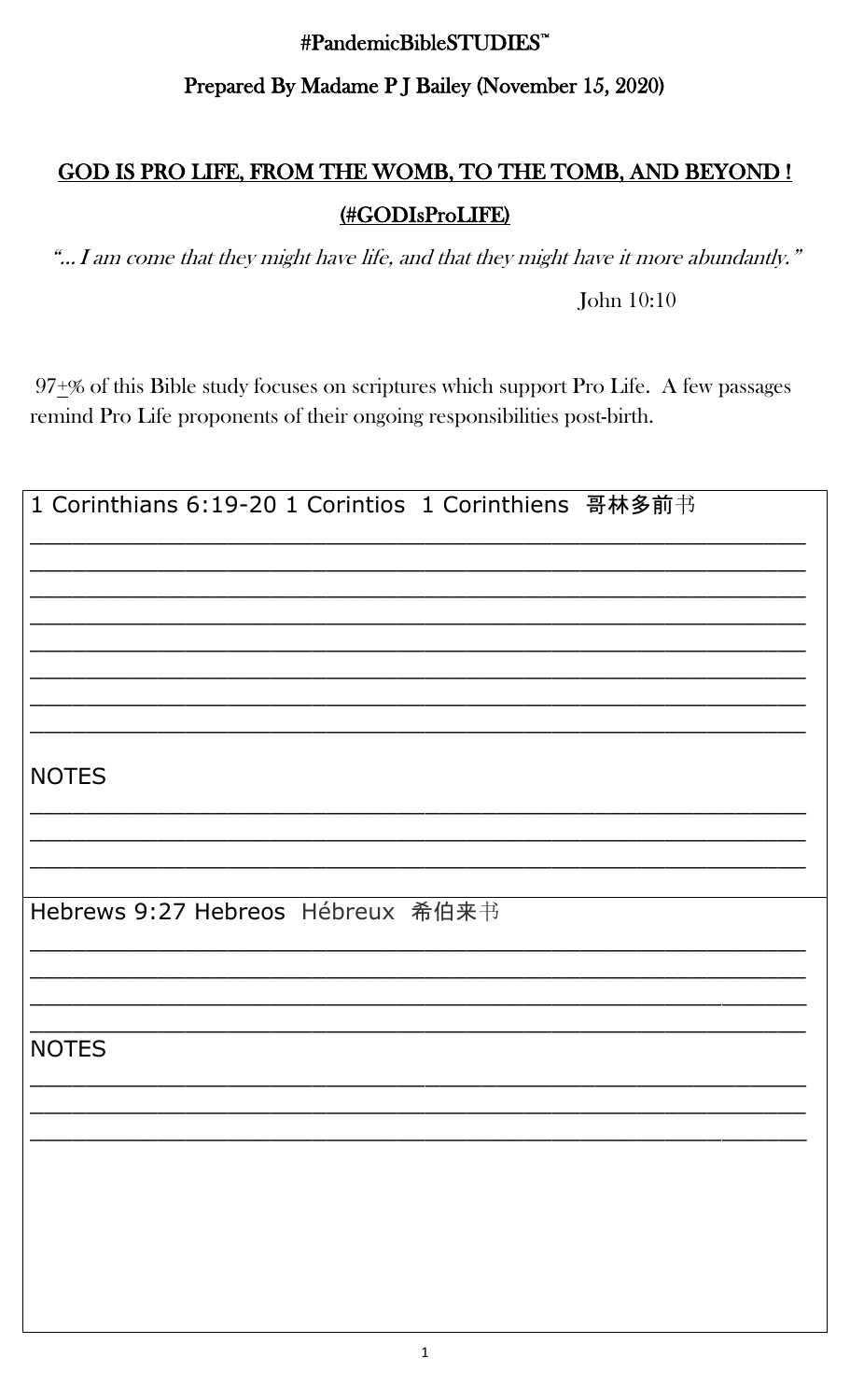| 1 John 1:9 1 Juan 1 Jean 约翰一书        |  |  |  |
|--------------------------------------|--|--|--|
|                                      |  |  |  |
| <b>NOTES</b>                         |  |  |  |
|                                      |  |  |  |
| Matthew 25:44-45 Mateo Matthieu 马太福音 |  |  |  |
|                                      |  |  |  |
|                                      |  |  |  |
| <b>NOTES</b>                         |  |  |  |
|                                      |  |  |  |
| James 2:15-16 Santiago Jacques 雅各书   |  |  |  |
|                                      |  |  |  |
|                                      |  |  |  |
|                                      |  |  |  |
| <b>NOTES</b>                         |  |  |  |
|                                      |  |  |  |
|                                      |  |  |  |
|                                      |  |  |  |
|                                      |  |  |  |
|                                      |  |  |  |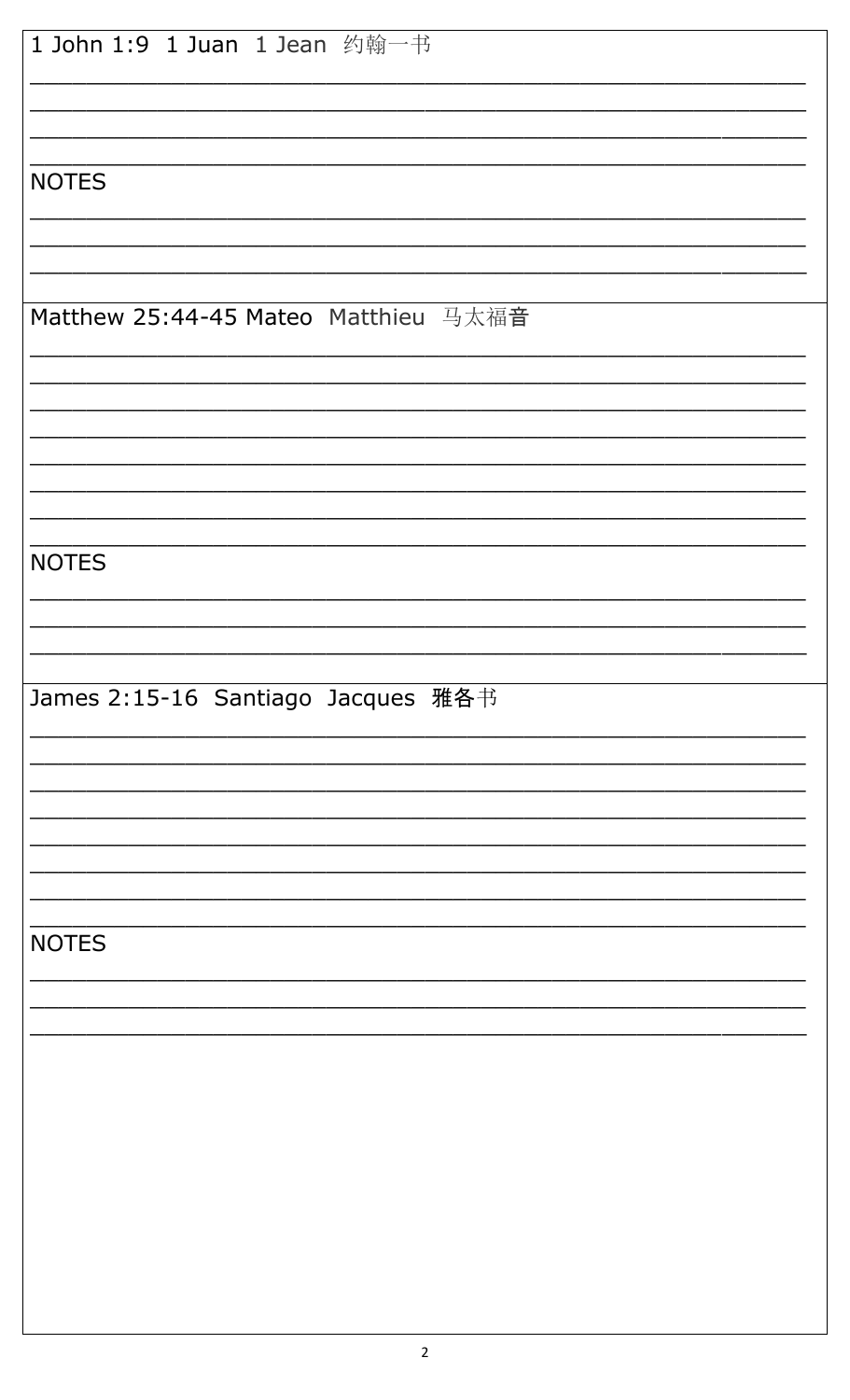| Genesis 1:26-27 Génesis Genèse 创世记 |
|------------------------------------|
|                                    |
|                                    |
|                                    |
|                                    |
| <b>NOTES</b>                       |
|                                    |
|                                    |
| Genesis 2:7 Génesis Genèse 创世记     |
|                                    |
|                                    |
|                                    |
| <b>NOTES</b>                       |
|                                    |
|                                    |
| Genesis 9:6 Génesis Genèse 创世记     |
|                                    |
|                                    |
| <b>NOTES</b>                       |
|                                    |
|                                    |
| Genesis 33:5 Génesis Genèse 创世记    |
|                                    |
|                                    |
| <b>NOTES</b>                       |
|                                    |
|                                    |
|                                    |
|                                    |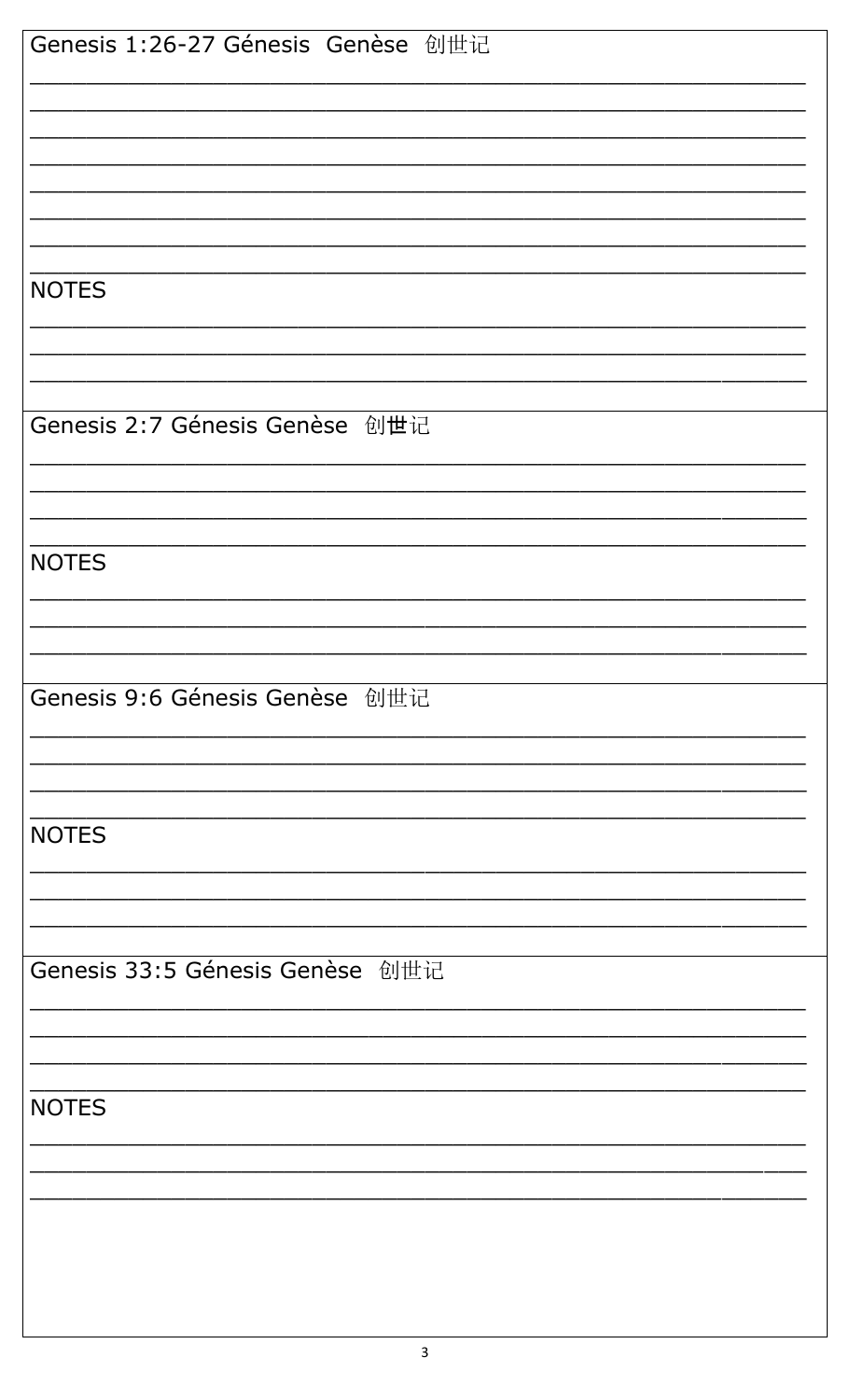| Exodus 20:13 Éxodo Exode 出埃及记     |
|-----------------------------------|
| Deuteronomy 5:17 Deuteronomio 申命记 |
|                                   |
|                                   |
|                                   |
|                                   |
|                                   |
| <b>NOTES</b>                      |
|                                   |
|                                   |
|                                   |
|                                   |
| Exodus 23:7 Exodo Exode 出埃及记      |
|                                   |
|                                   |
|                                   |
|                                   |
|                                   |
| <b>NOTES</b>                      |
|                                   |
|                                   |
|                                   |
|                                   |
|                                   |
|                                   |
| Job 10:8-12 约伯记                   |
|                                   |
|                                   |
|                                   |
|                                   |
|                                   |
|                                   |
|                                   |
|                                   |
|                                   |
|                                   |
|                                   |
|                                   |
|                                   |
|                                   |
|                                   |
|                                   |
| <b>NOTES</b>                      |
|                                   |
|                                   |
|                                   |
|                                   |
|                                   |
|                                   |
|                                   |
|                                   |
|                                   |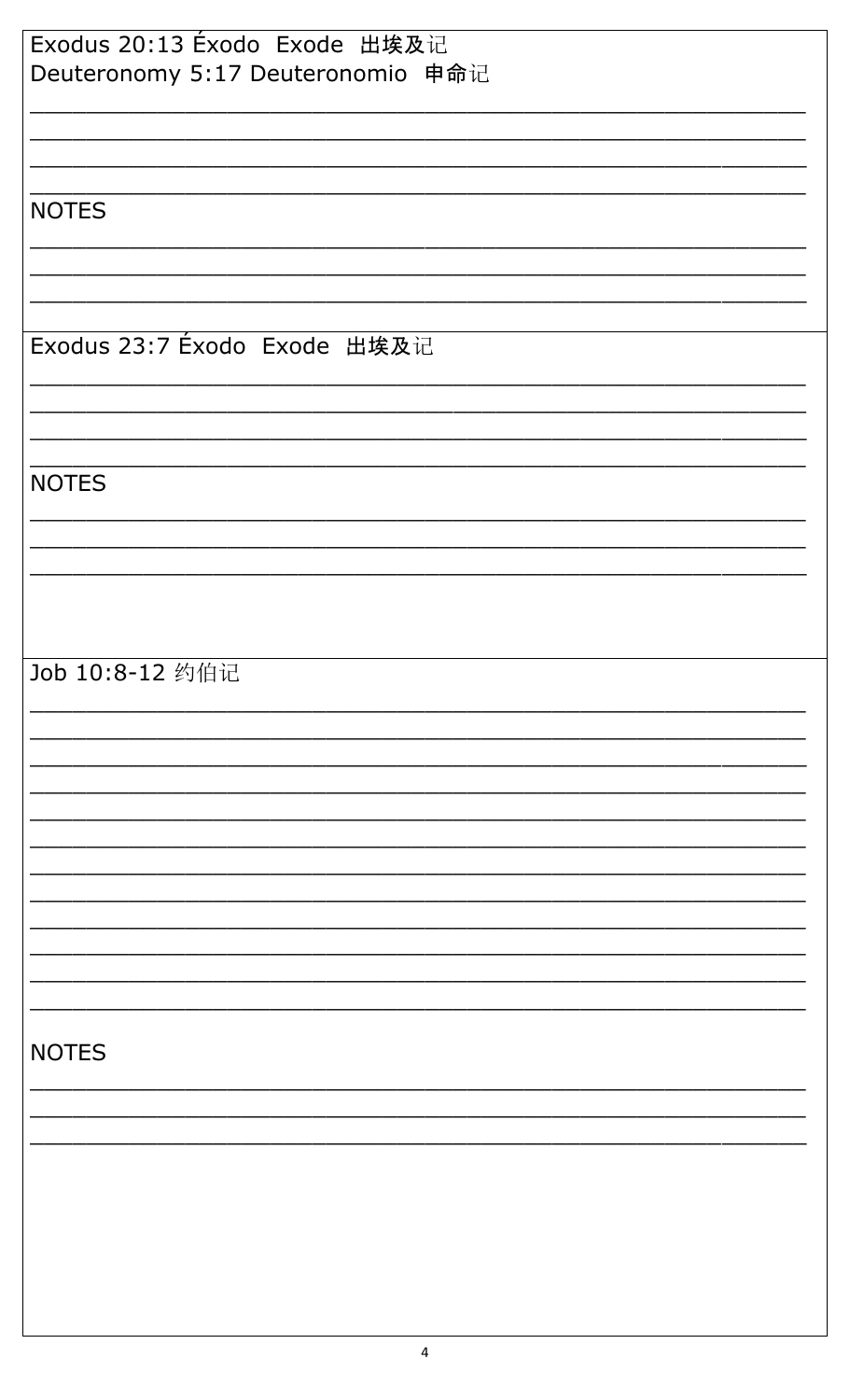| Job 12:10 约伯记                   |  |
|---------------------------------|--|
|                                 |  |
|                                 |  |
|                                 |  |
|                                 |  |
|                                 |  |
|                                 |  |
| <b>NOTES</b>                    |  |
|                                 |  |
|                                 |  |
|                                 |  |
|                                 |  |
|                                 |  |
| Job 14:5 约伯记                    |  |
|                                 |  |
|                                 |  |
|                                 |  |
|                                 |  |
|                                 |  |
| <b>NOTES</b>                    |  |
|                                 |  |
|                                 |  |
|                                 |  |
|                                 |  |
|                                 |  |
|                                 |  |
| Job 31:15 约伯记                   |  |
|                                 |  |
|                                 |  |
|                                 |  |
|                                 |  |
|                                 |  |
| <b>NOTES</b>                    |  |
|                                 |  |
|                                 |  |
|                                 |  |
|                                 |  |
|                                 |  |
|                                 |  |
| Psalm 22:9-10 Salmos Psaumes 诗篇 |  |
|                                 |  |
|                                 |  |
|                                 |  |
|                                 |  |
|                                 |  |
|                                 |  |
|                                 |  |
|                                 |  |
|                                 |  |
|                                 |  |
| <b>NOTES</b>                    |  |
|                                 |  |
|                                 |  |
|                                 |  |
|                                 |  |
|                                 |  |
|                                 |  |
|                                 |  |
|                                 |  |
|                                 |  |
|                                 |  |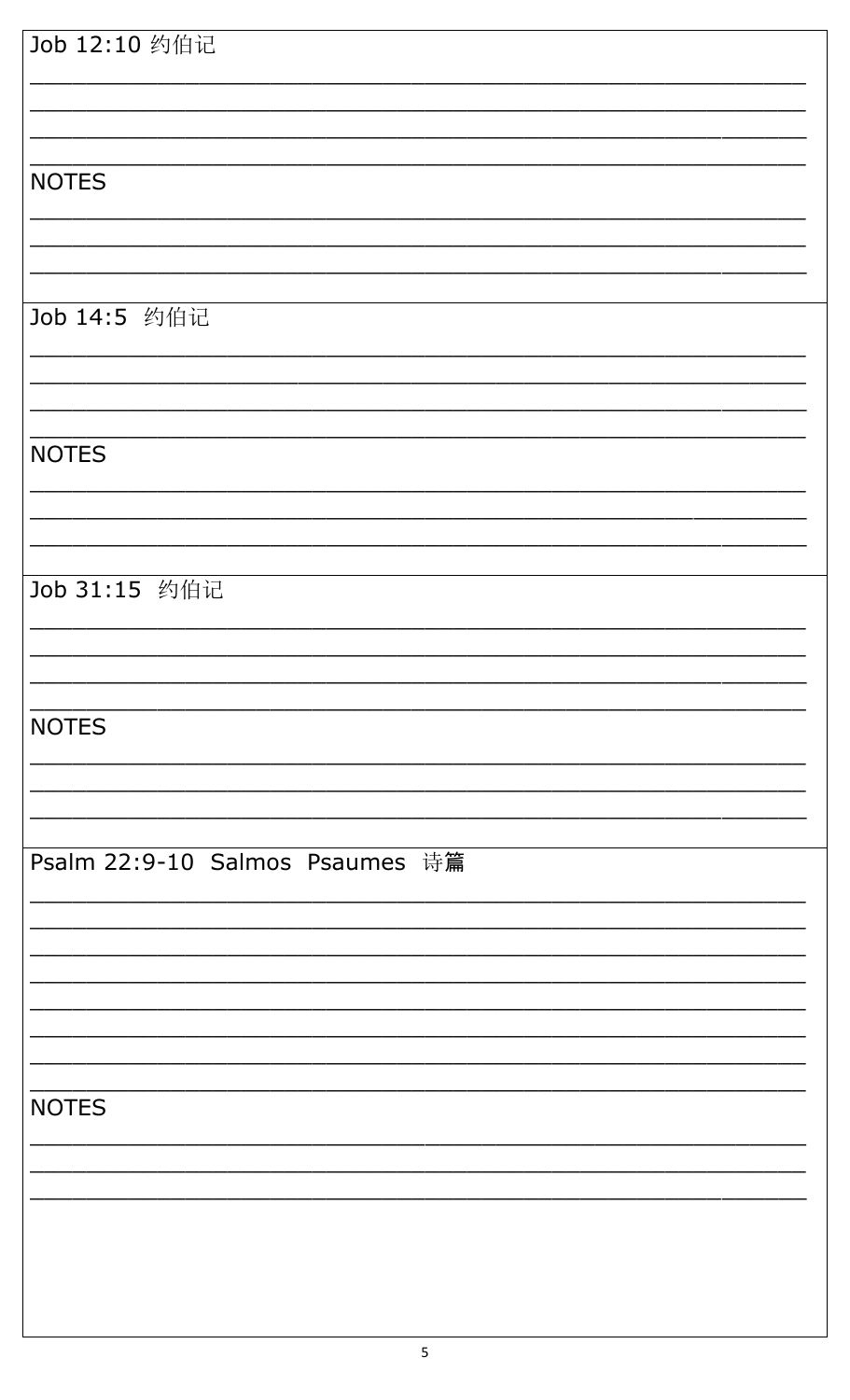| Psalm 100:3 Salmos Psaumes 诗篇   |
|---------------------------------|
|                                 |
|                                 |
|                                 |
|                                 |
| <b>NOTES</b>                    |
|                                 |
|                                 |
|                                 |
|                                 |
| Psalm 113:9 Salmos Psaumes 诗篇   |
|                                 |
|                                 |
|                                 |
|                                 |
| <b>NOTES</b>                    |
|                                 |
|                                 |
|                                 |
|                                 |
| Psalm 119:73 Salmos Psaumes 诗篇  |
|                                 |
|                                 |
|                                 |
|                                 |
| <b>NOTES</b>                    |
|                                 |
|                                 |
|                                 |
|                                 |
| Psalm 127:3-4 Salmos Psaumes 诗篇 |
|                                 |
|                                 |
|                                 |
|                                 |
|                                 |
|                                 |
|                                 |
|                                 |
| <b>NOTES</b>                    |
|                                 |
|                                 |
|                                 |
|                                 |
|                                 |
|                                 |
|                                 |
|                                 |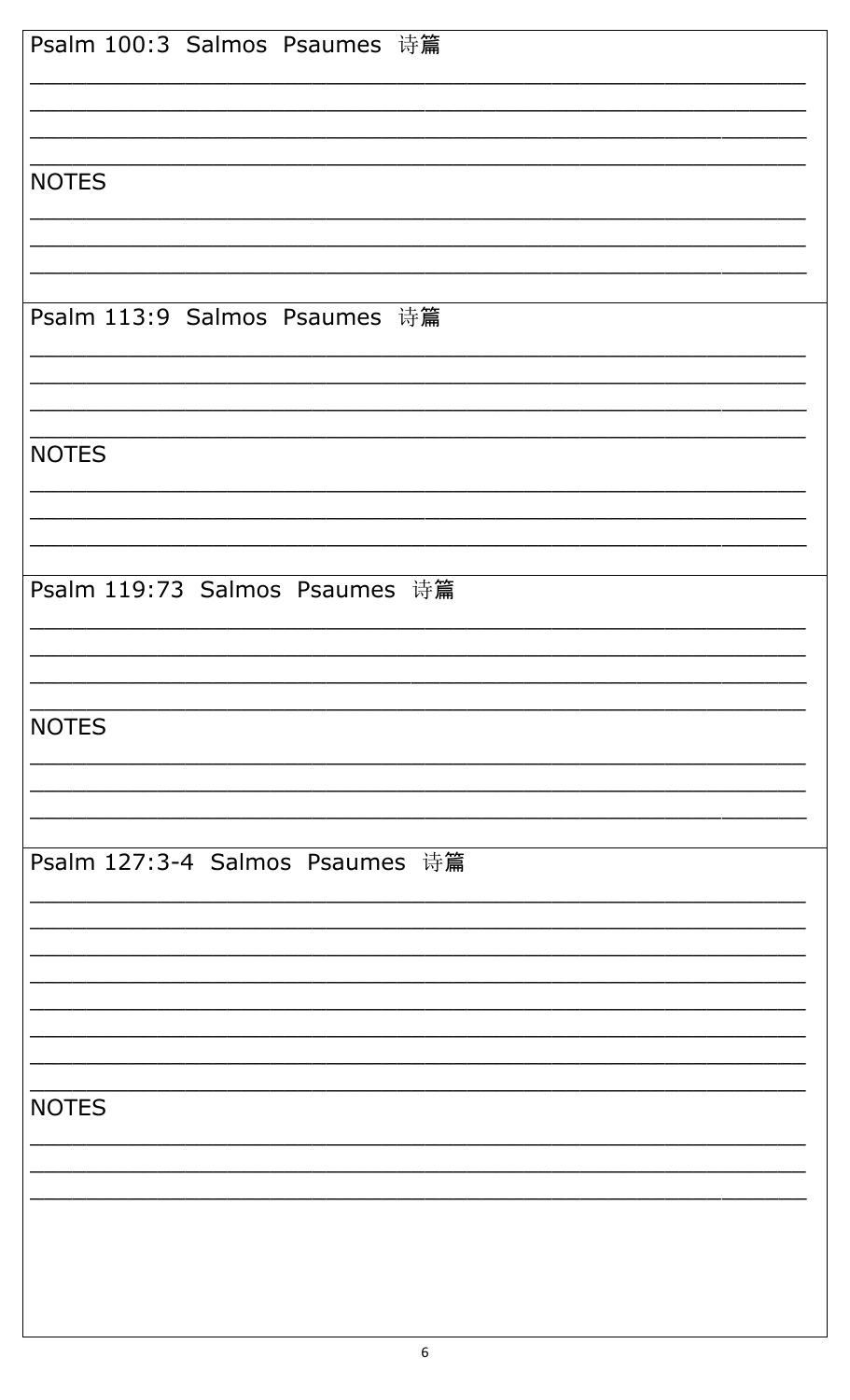| Psalm 128:3 Salmos Psaumes 诗篇            |
|------------------------------------------|
|                                          |
|                                          |
|                                          |
|                                          |
|                                          |
| <b>NOTES</b>                             |
|                                          |
|                                          |
|                                          |
|                                          |
| Psalm 139:13-16 Salmos Psaumes 诗篇        |
|                                          |
|                                          |
|                                          |
|                                          |
|                                          |
|                                          |
|                                          |
|                                          |
|                                          |
|                                          |
|                                          |
|                                          |
|                                          |
|                                          |
|                                          |
|                                          |
| <b>NOTES</b>                             |
|                                          |
|                                          |
|                                          |
|                                          |
| Proverbs 6:16-17 Proverbios Proverbes 箴言 |
|                                          |
|                                          |
|                                          |
|                                          |
|                                          |
|                                          |
|                                          |
|                                          |
|                                          |
|                                          |
| <b>NOTES</b>                             |
|                                          |
|                                          |
|                                          |
|                                          |
|                                          |
|                                          |
|                                          |
|                                          |
|                                          |
|                                          |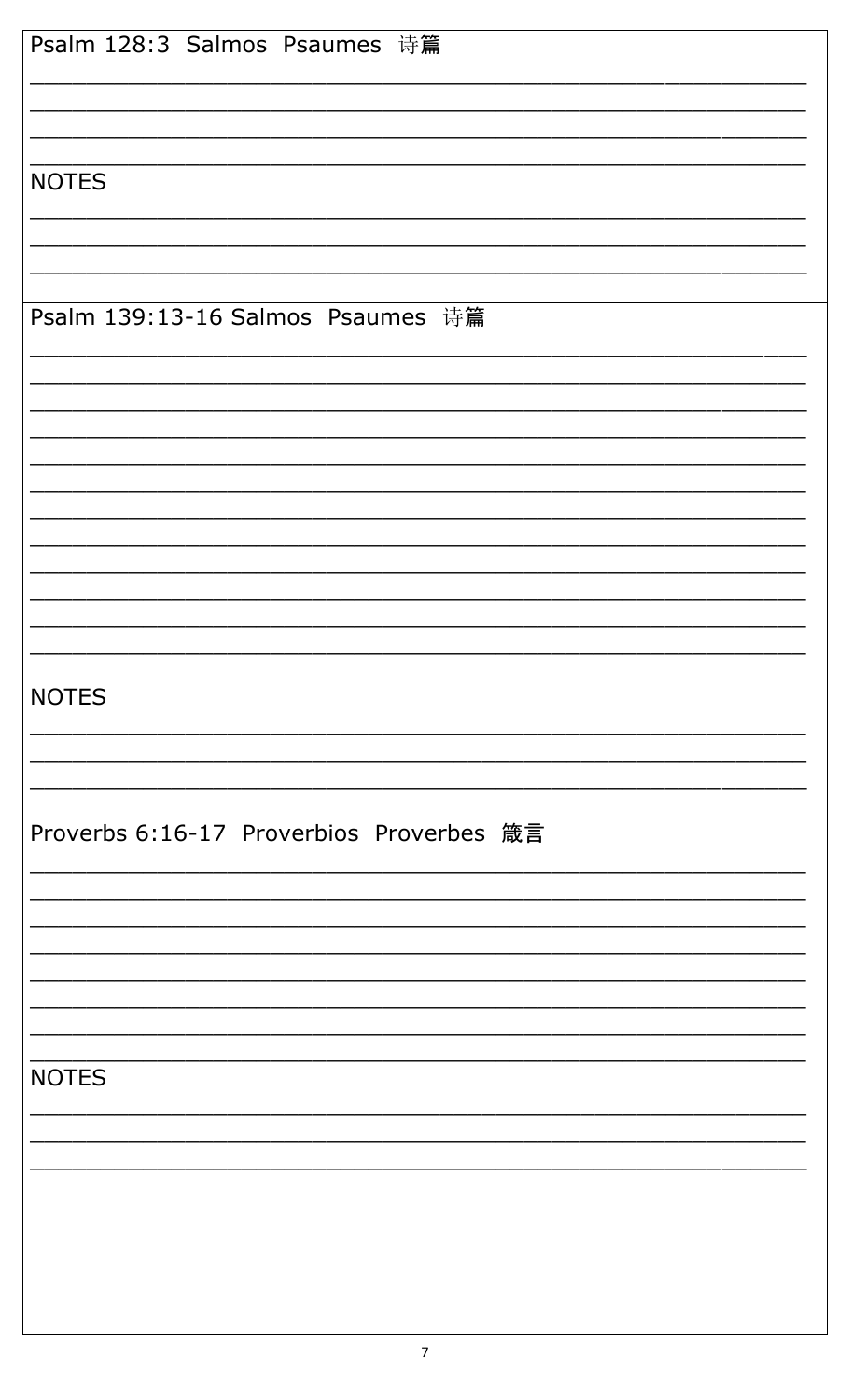| Proverbs 24:12 Proverbios Proverbes 箴言        |  |  |
|-----------------------------------------------|--|--|
|                                               |  |  |
|                                               |  |  |
|                                               |  |  |
| <b>NOTES</b>                                  |  |  |
|                                               |  |  |
|                                               |  |  |
| Ecclesiastes 11:5 Eclesiastés Ecclésiaste 传道书 |  |  |
|                                               |  |  |
|                                               |  |  |
|                                               |  |  |
| <b>NOTES</b>                                  |  |  |
|                                               |  |  |
|                                               |  |  |
| Isaiah 44:2 Isaías Ésaïe 以赛亚书                 |  |  |
|                                               |  |  |
|                                               |  |  |
|                                               |  |  |
| <b>NOTES</b>                                  |  |  |
|                                               |  |  |
|                                               |  |  |
| Isaiah 46:3-4 Isaías Ésaïe 以赛亚书               |  |  |
|                                               |  |  |
|                                               |  |  |
|                                               |  |  |
|                                               |  |  |
|                                               |  |  |
| <b>NOTES</b>                                  |  |  |
|                                               |  |  |
|                                               |  |  |
|                                               |  |  |
|                                               |  |  |
|                                               |  |  |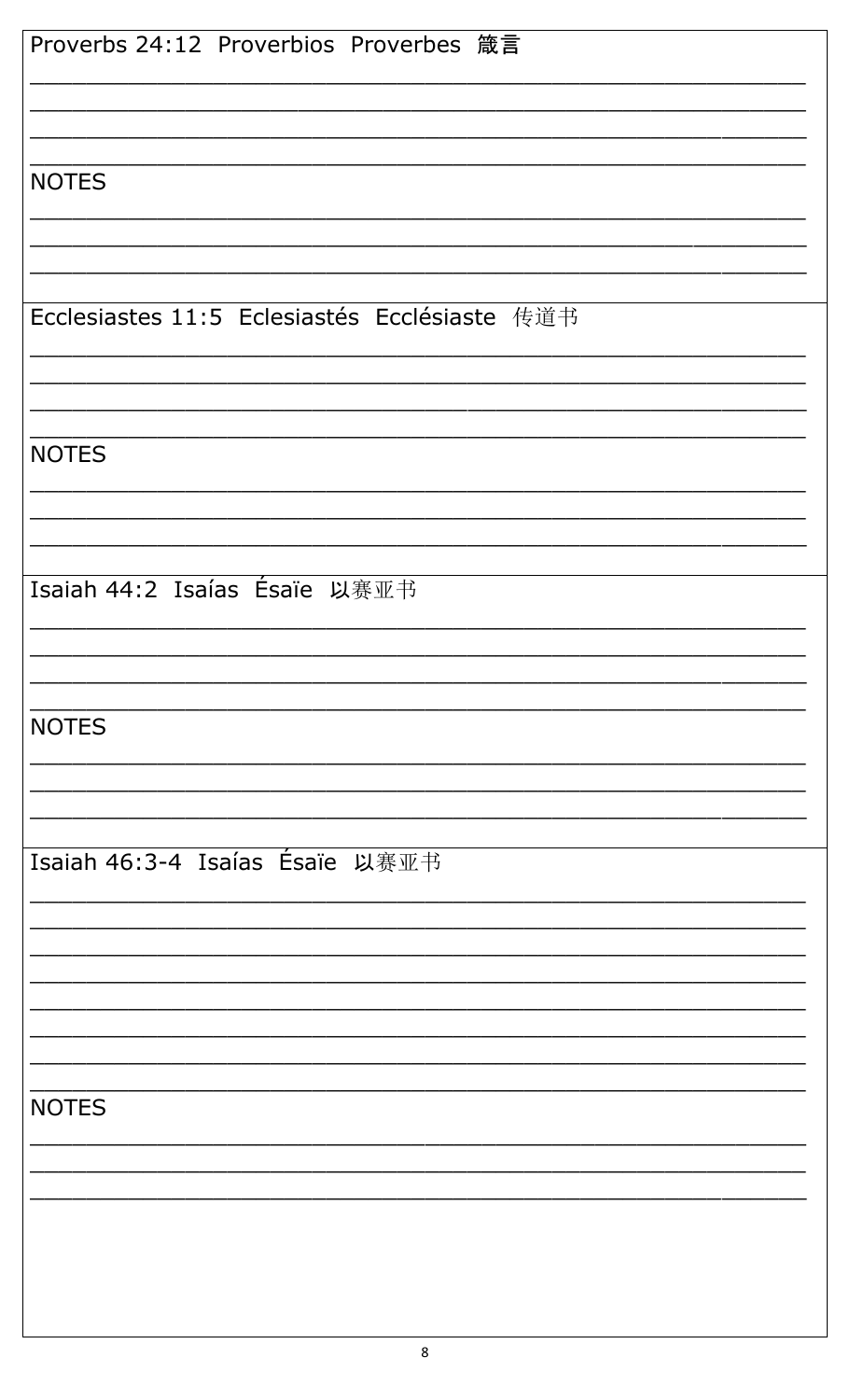| Isaiah 49:1 Isaías Ésaïe 以赛亚书     |
|-----------------------------------|
|                                   |
|                                   |
|                                   |
|                                   |
| <b>NOTES</b>                      |
|                                   |
|                                   |
|                                   |
| Isaiah 49:5 Isaías Ésaïe 以赛亚书     |
|                                   |
|                                   |
|                                   |
| <b>NOTES</b>                      |
|                                   |
|                                   |
|                                   |
| Isaiah 49:15-16 Isaías Ésaïe 以赛亚书 |
|                                   |
|                                   |
|                                   |
|                                   |
|                                   |
|                                   |
|                                   |
| <b>NOTES</b>                      |
|                                   |
|                                   |
|                                   |
|                                   |
|                                   |
| Isaiah 66:9 Isaías Ésaïe 以赛亚书     |
|                                   |
|                                   |
|                                   |
| <b>NOTES</b>                      |
|                                   |
|                                   |
|                                   |
|                                   |
|                                   |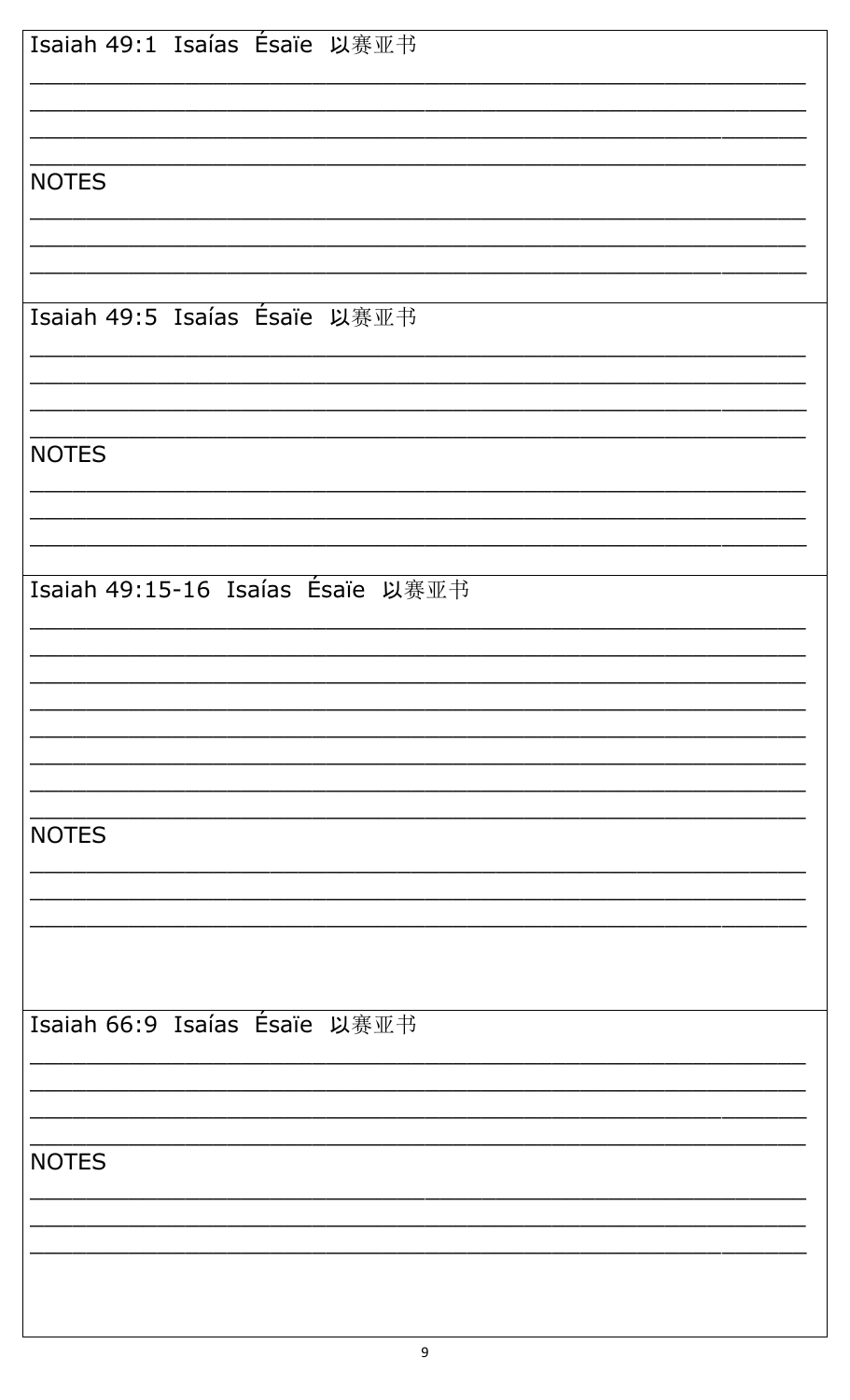| Jeremiah 1:5 Jeremías Jérémie 耶利米书  |  |  |
|-------------------------------------|--|--|
|                                     |  |  |
| <b>NOTES</b>                        |  |  |
|                                     |  |  |
| Jeremiah 22:3 Jeremías Jérémie 耶利米书 |  |  |
|                                     |  |  |
| <b>NOTES</b>                        |  |  |
|                                     |  |  |
| Luke 1:44 Lucas Luc 路加福音            |  |  |
|                                     |  |  |
| <b>NOTES</b>                        |  |  |
|                                     |  |  |
| Luke 12:6-7 Lucas Luc 路加福音          |  |  |
|                                     |  |  |
|                                     |  |  |
|                                     |  |  |
| <b>NOTES</b>                        |  |  |
|                                     |  |  |
|                                     |  |  |
|                                     |  |  |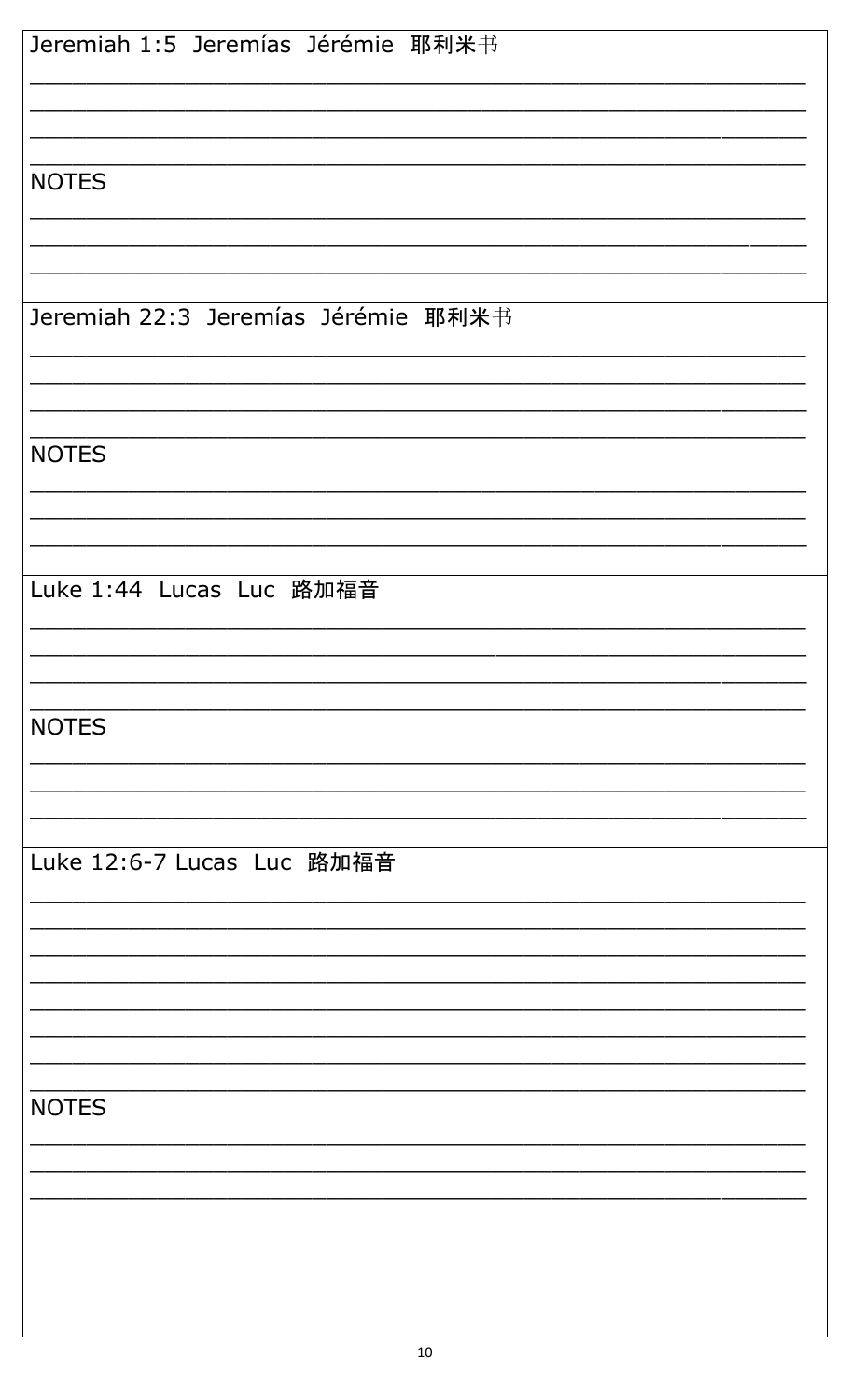| Acts 17:25 Hechos Actes 使徒行传                          |
|-------------------------------------------------------|
|                                                       |
| <b>NOTES</b>                                          |
|                                                       |
| Romans 9:11 Romanos Romains 罗马书                       |
|                                                       |
| <b>NOTES</b>                                          |
|                                                       |
| 1 Corinthians 3:16-17 1 Corintios 1 Corinthiens 哥林多前书 |
|                                                       |
|                                                       |
| <b>NOTES</b>                                          |
|                                                       |
| Galatians 1:15 Gálatas Galates 加拉太书                   |
|                                                       |
| <b>NOTES</b>                                          |
|                                                       |
|                                                       |
|                                                       |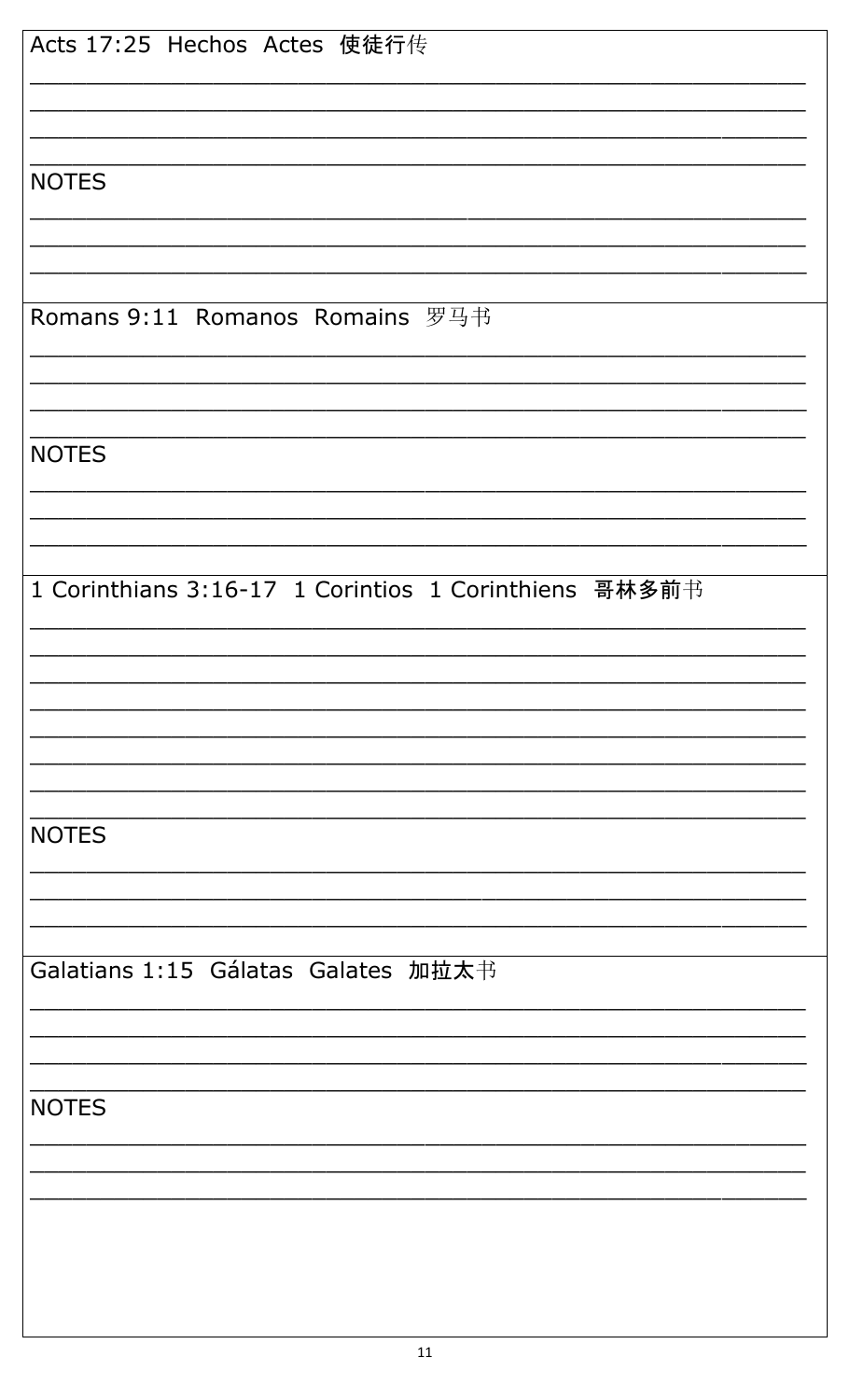| Ephesians 2:10 Efesios Éphésiens 以弗所书 |  |
|---------------------------------------|--|
|                                       |  |
|                                       |  |
| <b>NOTES</b>                          |  |
|                                       |  |
|                                       |  |

## SPACE FOR ADDITIONAL REFERENCES

| <b>NOTES</b> |
|--------------|
|              |
|              |
|              |
|              |
|              |
|              |
|              |
|              |
|              |
|              |
| <b>NOTES</b> |
|              |
|              |
|              |
|              |
|              |
|              |
|              |
|              |
|              |
| <b>NOTES</b> |
|              |
|              |
|              |
|              |
|              |
|              |
|              |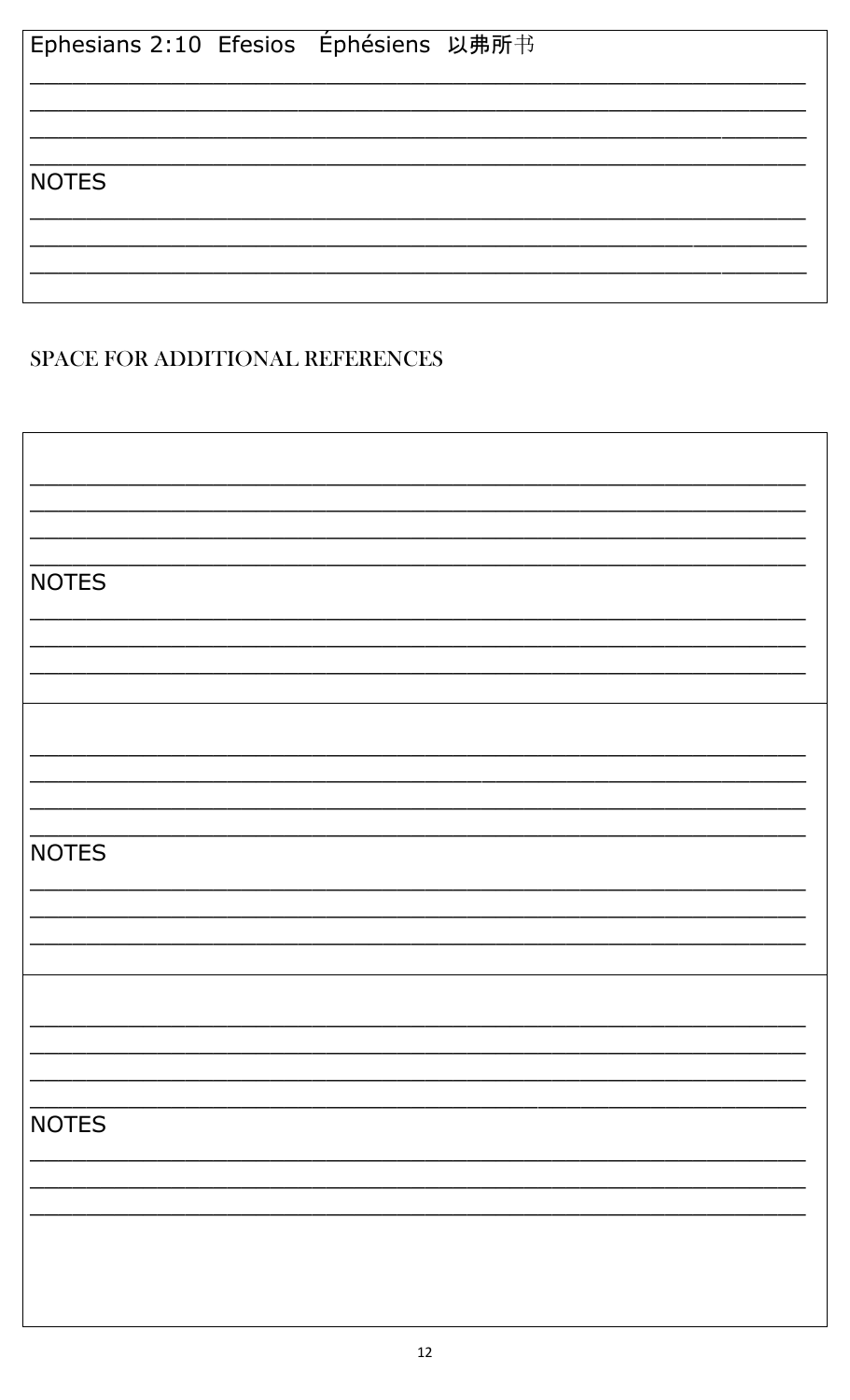| <b>NOTES</b> |  |
|--------------|--|
|              |  |
|              |  |
|              |  |
|              |  |
|              |  |
|              |  |
|              |  |
|              |  |
|              |  |
|              |  |
| <b>NOTES</b> |  |
|              |  |
|              |  |
|              |  |
|              |  |
|              |  |
|              |  |
|              |  |
|              |  |
|              |  |
| <b>NOTES</b> |  |
|              |  |
|              |  |
|              |  |
|              |  |
|              |  |
|              |  |
|              |  |
|              |  |
|              |  |
|              |  |
| <b>NOTES</b> |  |
|              |  |
|              |  |
|              |  |
|              |  |
|              |  |
|              |  |
|              |  |
|              |  |
|              |  |
|              |  |

 $\overline{\phantom{a}}$ 

 $\overline{\phantom{a}}$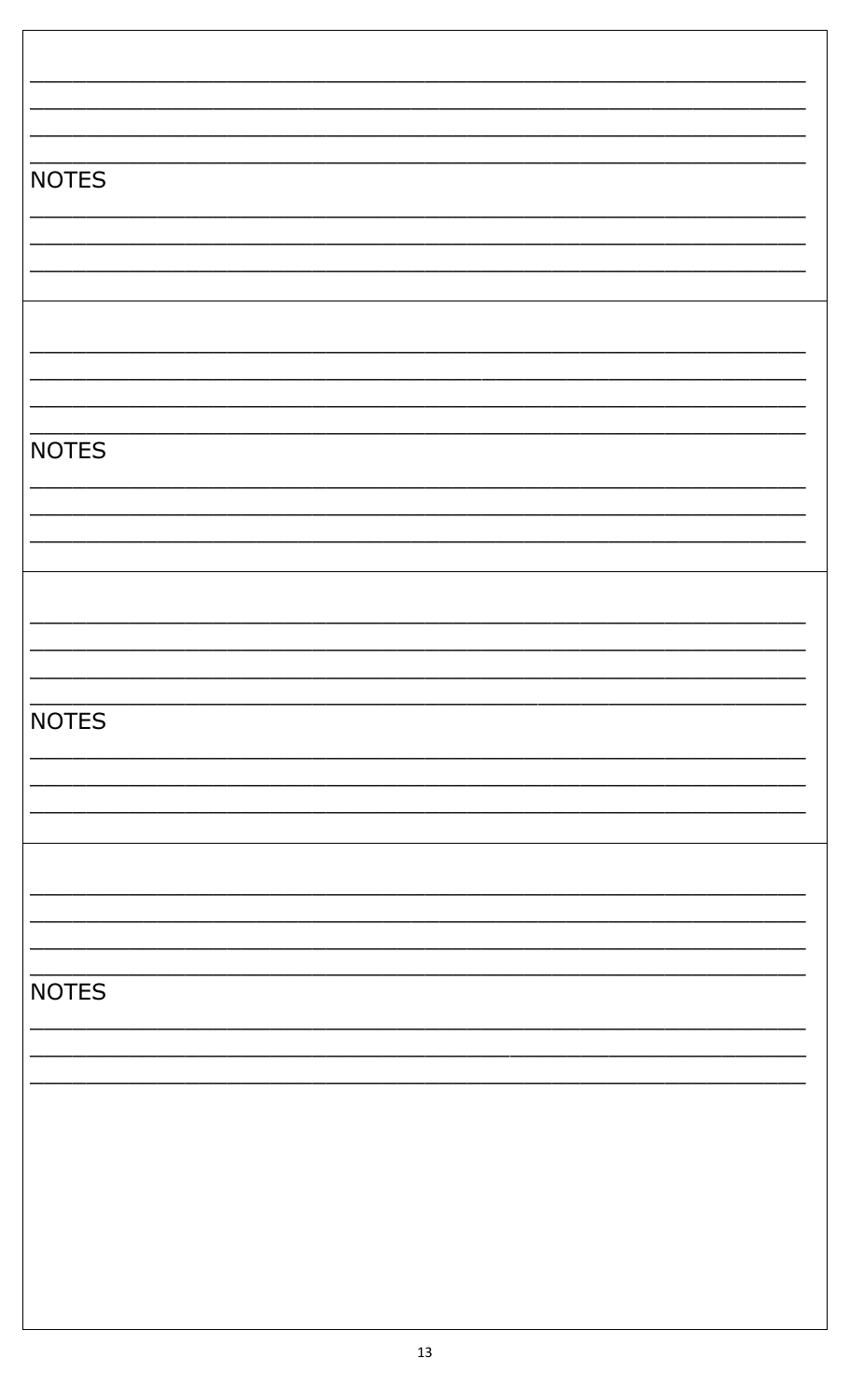| <b>NOTES</b> |  |
|--------------|--|
|              |  |
|              |  |
|              |  |
|              |  |
|              |  |
|              |  |
|              |  |
|              |  |
| <b>NOTES</b> |  |
|              |  |
|              |  |
|              |  |
|              |  |
|              |  |
|              |  |
|              |  |
|              |  |
| <b>NOTES</b> |  |
|              |  |
|              |  |
|              |  |
|              |  |
|              |  |
|              |  |
|              |  |
| <b>NOTES</b> |  |
|              |  |
|              |  |
|              |  |
|              |  |
|              |  |
|              |  |
|              |  |
|              |  |
|              |  |

⅂